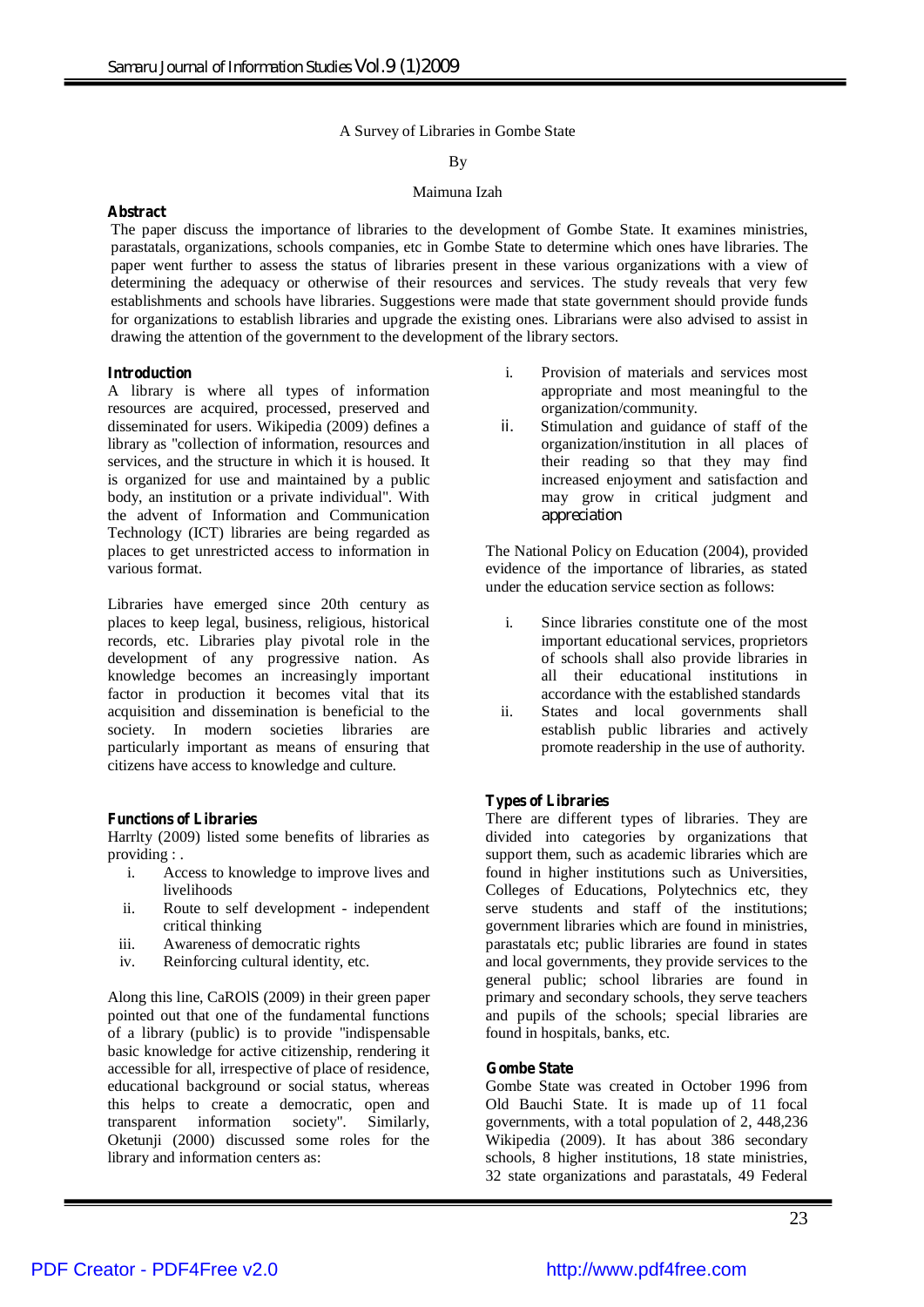parastatals, 16 banks, 9 development partners, 2 companies and many hospitals, Ministry of Information (2009). In the past 5 years, Gombe State has witnessed a lot of changes. Sebore (2008) pointed out that "the state became a beehive of various development activities and initiatives that are transforming not only the physical structures and vital infrastructures but also the socioeconomic institutions of the states". He further listed the developments as: construction of roads, airport; hospitals were built, renovated and equipped; provision of clean water; establishment of State University and School of Nursing and the rehabilitation of existing ones and the *total* commitment of the State Governor, "to deliver urban and rural development through the provision of basic amenities".

# **Library Development in Gombe State**

Attempt to develop and establish libraries in Gombe State started when Gombe State library Board was formed after the creation of the state. The functions of the Board as stated in Gombe State library board law are:

- i. Provide and maintain efficient library service for the public in the state
- ii. Establish, equip and maintain the state library in the state capital and where possible open more branches in the state
- iii. To staff and supervise primary and post primary school libraries in the state
- iv. Supervise and help organize library services in ministries and departments in the state.

From the above statement of good intent, it can clearly be seen that the Gombe State Library Board is not restricted to the provision of library services to the public at the state headquarters and Local Government levels alone. But it mandate also covers the provision of library services to primary and post primary schools as well as ministries and parastatals in the state.

Whilst acknowledging the extent to which Gombe State is developing and the structural changes in the State, it is very important to investigate the level of library development in the state. TnlS IS because library has since been recognized as agent of development. More so we are in an information age and the changes in the state are demanding that the government should begin to synchronize information and knowledge to make Gombe State citizens information literate so that they can contribute, appreciate and be carried along in the wave of the development of the state. The contributions libraries and information centers can make to the key societal challenges cannot be

overemphasis. An evolving societal like Gombe State has so much to benefit from libraries, as libraries are valuables throughout ones lives.

Therefore it is against this background that this paper set out to investigate the presence or otherwise of libraries in various organizations and institutions in Gombe State. The paper also tries to assess these libraries in terms of adequacy of staff, resources, infrastructure and facilities.

By the mandate given to the Gombe State Library Board, it is expected that libraries are established in all the above mentioned places. It is also expected though not as a mandate, that there are libraries in all the higher institutions in the state. The Federal Government parastatals, as well as the private sectors, such as banks as banks also deserved the presence of libraries.

By the mandate given to the Gombe State Library Board, it is expected that libraries are established in all the above mentioned places. It is also expected though not as a mandate, that there are libraries in all the higher institutions in the state. The Federal Government parastatals, as well as the private sectors, such as banks a.so deserved the presence of libraries.

# **Methodology**

The methodology adopted for this paper is survey method. Survey method is defined by Somekh (2005) as a "form of research which seeks information from a large number of people by means of questionnaire". *Using* this method all organizations and institutions in Gombe State were surveyed in order to collect the data for the study. In order to obtain the population for the study a list of ministries, parastatals, organizations, banks, companies was collected from the State Ministry of Information, the State Ministry of Education provided the list of Schools and libraries, while State University Basic Education Board, Gombe (SUBEB) provided the list of junior secondary schools.

Personal visits were made to all the establishments and institutions in the state to find out if they have libraries and assessment were conducted on those libraries found. The observations centered around physical inspection of the library buildings, facilities and other infrastructures. While assessment was conducted on the library resources, organizations, staffing, etc. Interviews were also conducted with some heads of the organizations and schools.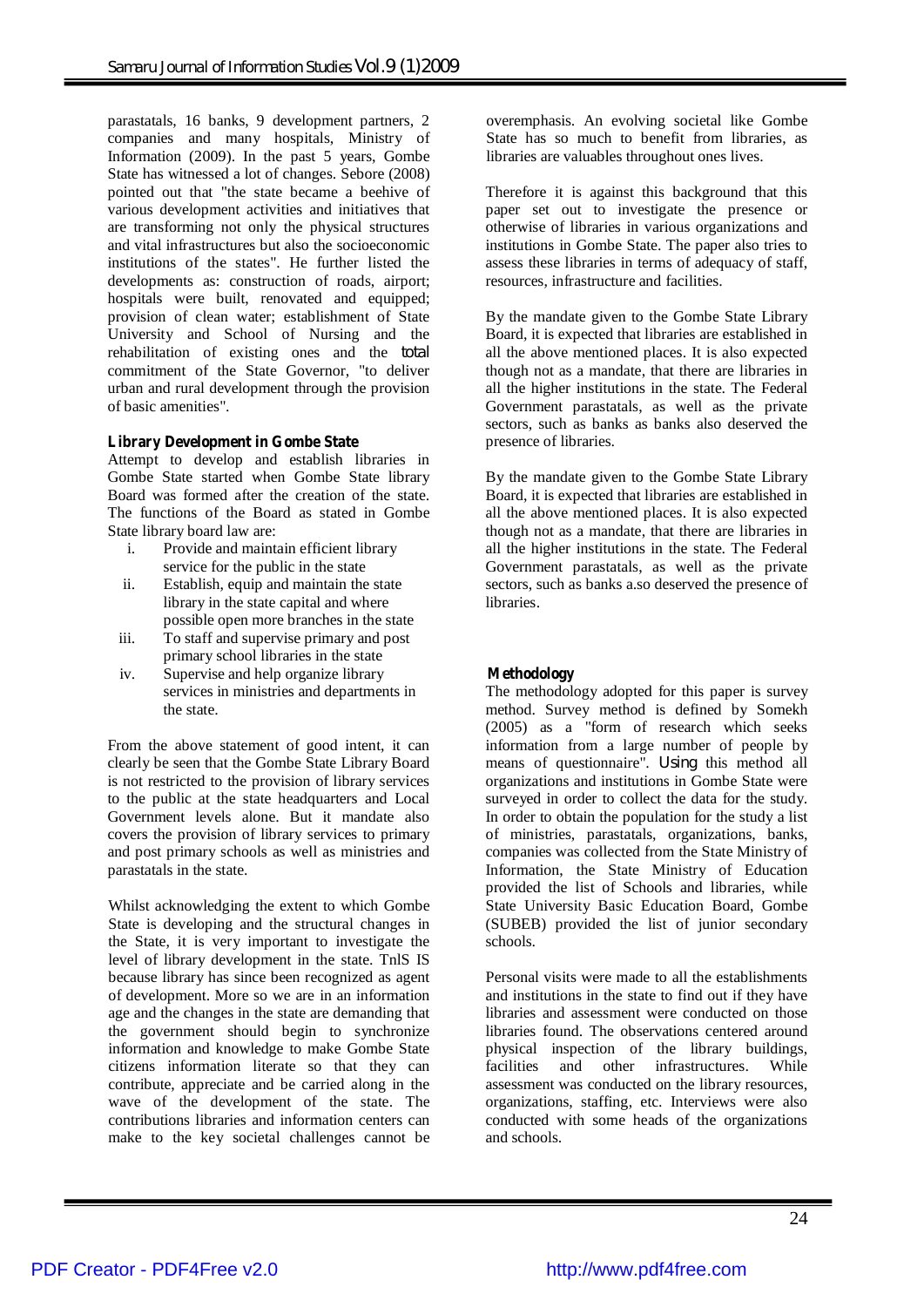# **Findings and Discussions**

This section seeks to discuss the data collected through personal observation and assessment made on the various establishment and institutions visited in the whole state. Table 1, 2  $\&$  3 below show those organizations and institutions that have libraries.

Table 1: List of State Ministries

|                | S/No Ministries                                                   | Libraries |
|----------------|-------------------------------------------------------------------|-----------|
| 1              | Ministry of Agriculture                                           |           |
| $\overline{2}$ | Ministry of Works                                                 | X         |
| 3              | Ministry of Education                                             |           |
| $\overline{4}$ | Ministry of Health                                                |           |
| 5              | Ministry of Finance and<br><b>Economic Development</b>            | X         |
| 6              | Ministry of Sports and Culture                                    | X         |
| 7              | Ministry of Women Affairs and<br>Social Development               | X         |
| 8              | Ministry of Youth and Student's<br>Affairs                        | X         |
| 9              | Ministry of Water Resources &<br>Environmental & Town<br>Planning | X         |
| 10             | Ministry of Rural Development.                                    | X         |
| 11             | Ministry of Cooperatives &<br><b>Community Development</b>        | X         |
| 12             | Ministry of Information                                           | X         |
| 13             | Ministry of Land & Survey                                         | X         |
| 14             | Ministry of Housing &<br>Transport                                | X         |
| 15             | Ministry of Commerce $\&$<br><b>Tourism Development</b>           | X         |
| 16             | Ministry of Higher Education &<br><b>Special Duties</b>           | X         |
| 17             | Ministry of Justice                                               |           |
| 18             | Ministry of Local Government                                      | X         |

*= Available X = Not Available*

# Table 2: Federal parastatals

| SIN | <b>Federal Parastatals</b>                     | Library<br><b>Status</b> |
|-----|------------------------------------------------|--------------------------|
| 1   | Nigerian Army                                  |                          |
| 2   | Nigerian police State<br>Command               | X                        |
| 3   | Nigerian Prisons                               | X                        |
| 4   | Nigerian Immigration<br>Service                | X                        |
| 5   | <b>Federal Medical Centre</b>                  |                          |
| 6   | Nigerian Security & Civil<br>Defense Corp      |                          |
|     | National Drug Law<br><b>Enforcement Agency</b> |                          |

| 8  | Federal Road Safety<br>X                            |   |
|----|-----------------------------------------------------|---|
| 9  | <b>NITEL</b>                                        | X |
| 10 | <b>National Orientation Agency</b>                  | X |
| 11 | Nigerian Television                                 |   |
|    | Authority<br>Power Holding Company                  |   |
| 12 | Nigeria (PHCN)                                      | X |
| 13 | <b>NIPOST</b>                                       | X |
| 14 | Federal Pay Office                                  | X |
| 16 | Federal Office of the Auditor<br>General            | X |
| 16 | Nigerian Social insurance<br><b>Trust Find</b>      | X |
| 17 | State Vat office                                    | X |
| 18 | <b>NYSC</b>                                         | X |
| 19 | Federal Ministry of Housing                         | X |
| 20 | Federal Ministry of Work                            | X |
| 21 | National Teacher Institute                          | X |
|    | (NTI)                                               |   |
| 22 | <b>Teachers Registration</b><br>Council of Nigeria  | X |
| 23 | Public Complain<br>Commission                       | X |
| 24 | <b>NAFDAC</b>                                       | X |
| 25 | Code of Conduct Bureau                              | X |
| 26 | National Population<br>Commission                   | X |
| 27 | Department of National<br>Civil Registration        | X |
| 28 | <b>Federal Information Centre</b>                   | X |
| 29 | <b>Federal Mines Office</b>                         | X |
| 30 | Gombe Prison                                        | X |
| 31 | <b>Federal Character</b>                            |   |
|    | Commission                                          |   |
| 32 | <b>INEC</b><br>Department of Petroleum              | X |
| 33 | Resource                                            | X |
| 34 | <b>NNPC</b>                                         |   |
| 35 | Corporate Affairs<br>Commission                     | X |
| 36 | Raw Materials &<br>Development Council              | X |
| 37 | <b>NECO</b>                                         | X |
| 38 | JAMB                                                | X |
| 39 | WAEC                                                | X |
| 40 | Nigerian Agriculture<br><b>Insurance Commission</b> | X |
| 41 | Nigerian Health Insurance<br>Scheme                 | X |
| 42 | Federal High Court                                  | X |
|    |                                                     |   |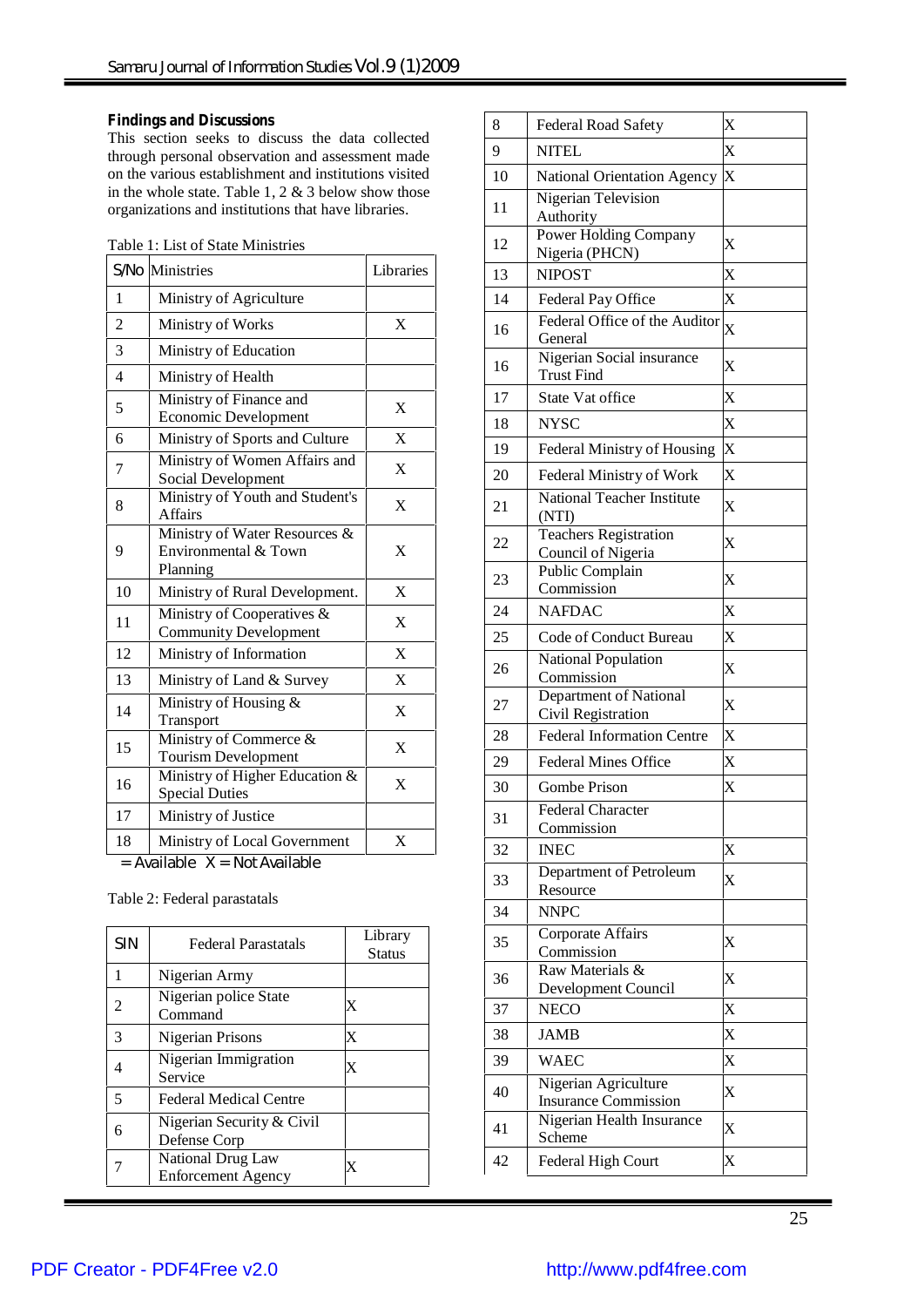|                                    | 43 | National Poverty Eradication $\vert_{\mathbf{v}}$<br>Program(NAPEP) |
|------------------------------------|----|---------------------------------------------------------------------|
| State Security Service (SSS)<br>44 |    |                                                                     |

*= Available X = Not Available*

# Table 3 **: State Organizations and parastatals**

| S/No           | State Organizations and                                | Library                   |
|----------------|--------------------------------------------------------|---------------------------|
|                | Parastatals                                            | <b>Status</b>             |
| 1              | Civil Services Commission                              | X                         |
| 2              | <b>State Universal Basic</b><br><b>Education Board</b> | X                         |
| 3              | Gombe State Independent<br><b>Electoral Commission</b> | X                         |
| $\overline{4}$ | Gombe state Agriculture<br>Development programme       | X                         |
| 5              | Printing & Publishing<br>Company                       | X                         |
| 6              | Muslim Pilgrims Welfare<br>Board                       | X                         |
| 7              | Christian Pilgrims Welfare<br>Board                    | X                         |
| 8              | Gombe State Water Board                                | $\mathbf{X}$              |
| 9              | <b>State Auditor General Office</b>                    | X                         |
| 10             | <b>Local Government Auditor</b><br>General's Office    | X                         |
| 11             | <b>State Accountant General</b><br>Office (Treasury)   | $\ddot{\cdot}$<br>J       |
| 12             | <b>Local Government Pension</b><br>Board               | X                         |
| 13             | <b>Local Government Service</b><br>Commission          | X                         |
| 14             | <b>State Library Board</b>                             | $\ddot{\phantom{a}}$<br>J |
| 15             | Gombe State Transport<br>service                       | X                         |
| 16             | Gombe United Foot ball<br>Club                         | X                         |
| 17             | <b>Central Stores Organization</b>                     | X                         |

| 18 | <b>State Scholarship Board</b>                                     | X            |
|----|--------------------------------------------------------------------|--------------|
| 19 | Gombe State Investment &<br><b>Property Development</b><br>Company | X            |
| 20 | <b>State Fire Service</b>                                          | X            |
| 21 | Judicial Service Commission                                        | X            |
| 22 | Adult & Non Formal<br><b>Education Agency</b>                      | X            |
| 23 | <b>Education Resource Centre</b>                                   | V            |
| 24 | <b>Urban Development Board</b>                                     | X            |
| 25 | Board of Internal Revenue<br>Service                               | X            |
| 26 | <b>Budget and Planning Bureau</b>                                  | X            |
| 27 | State Fadama 11 Office                                             | X            |
| 28 | <b>State Pension Board</b>                                         | $\mathbf{X}$ |
| 29 | <b>State Emergency Board</b>                                       | X            |
| 30 | Gombe Media Corporation                                            |              |
| 31 | House of Assembly                                                  |              |
| 32 | <b>State Survey-General's</b><br>Office                            | X            |
| 33 | <b>High Courts</b>                                                 | X            |
| 34 | <b>Magistrate Courts</b>                                           | X            |
| 35 | Sharia Court of Appeal                                             | $\mathbf{X}$ |
| 36 | <b>Government House</b>                                            | X            |

*= Available X = Not Available*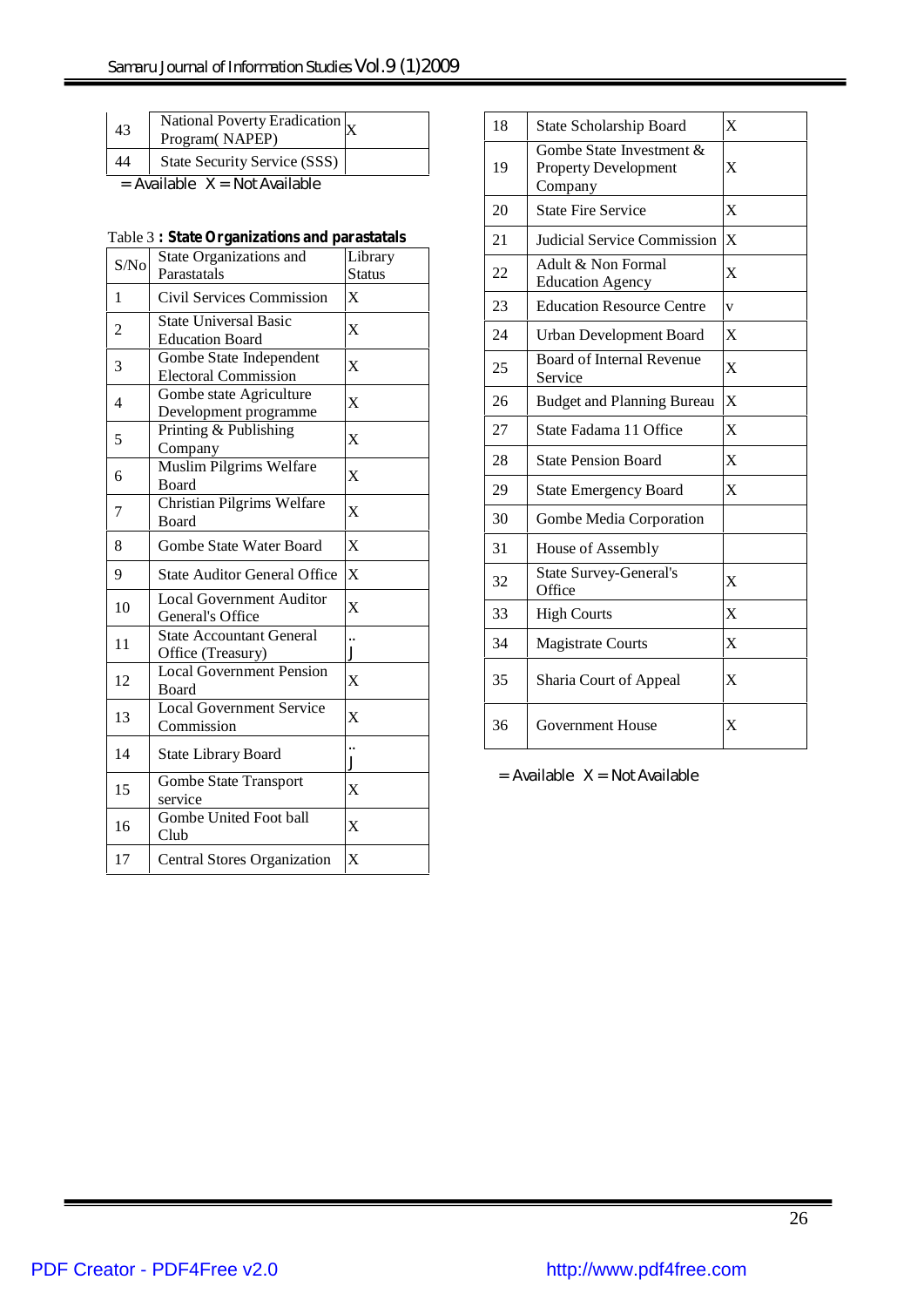From Table 1 above, it can clearly be seen that out of the 18 ministries in the state only 4(22%) have libraries. It is sad to note that even Government House, Ministries of Information and Higher Education do not have libraries. Similarly as can be seen in Table 3 above, out of the 44 Federal the picture is the same. Out of 36 of these organization 5(14%) are with libraries. It is surprising to note that even the SUBEB does not have a library. The so called libraries have only few books one of them has newspapers in addition to the few books. There is no doubt that information is a vital resource to the survival of any organization because they need information especially on similar organization in different parts of the world. It is in line with that, that Oketunji (2003) urged that "the extent to which an organization, institution or government will be creative, informed or knowledgeable will be shaped by the boundaries of the contents of its library or information centre.

# **Secondary School Libraries**

There are about 386 secondary schools in Gombe State, of which, 302 of them are public schools, 47 community schools, 35 private schools, and 2 federal schools. Of there 386 schools, with enrolment of about 138,000 pupils, only 30(0.78%) schools have libraries

# **Public Libraries**

There are only six public libraries in the whole of Gombe State, it can be deduced that public library development's equally neglected despite the fact that public libraries are the only type of libraries that provide wide range of services of local interests for the community and for all ages. Interview with the Library Board management. revealed that though they are given the mandate of establishing public libraries, they do not receive funds for that. They went further to state that the Board had to stop providing services they were rendering the community such as mobile library services, outreach services and readership campaign programme because of limited funding.

# **Academic Higher Institution Libraries**

Table 5 shows that there are 9 higher institutions. Only 2 do not have library. All the libraries are of good standard. The finding IS not surprising because no higher institution can excel or be accredited without a standard library.

parastatals in the state **only 7(16%) have libraries**. With regards to other organizations and parastatals in the state,

|             | Table 4: Presence of Libraries at Local |  |  |
|-------------|-----------------------------------------|--|--|
| Governments |                                         |  |  |

|      | OUVULIIILUILLO                   |               |              |
|------|----------------------------------|---------------|--------------|
| S/No | Local Government Library<br>Area | <b>Status</b> | Location     |
| 1    | Akko                             | X             | X            |
| 2    | Balanga                          | X             | X            |
| 3    | Billiri                          |               | Billiri      |
| 4    | Dukku                            |               | Dukku        |
| 5    | Funakaye                         |               | Bajoga       |
| 6    | Gombe                            |               | Gombe        |
| 7    | Kwami                            | X             | X            |
| 8    | Nafada                           | X             | X            |
| 9    | Shongom                          | X             | X            |
| 10   | Yamaltu Deba                     |               | Yamaltu Deba |
| 11   | Kaltungo                         |               | Kaltungo     |

### Table 5: **Higher Institutions**

| S/N                      | <b>Higher Institutions</b>              | Library<br>Availability |
|--------------------------|-----------------------------------------|-------------------------|
| 1                        | Gombe State University                  |                         |
| $\overline{\mathcal{L}}$ | School of Nursing and<br>Midwifery      |                         |
| 3                        | School of Health Technology<br>Kaltungo |                         |
| 4                        | CABS, Kumo                              | X                       |
| 5                        | <b>Federal College of Education</b>     | X                       |
| 6                        | Federal College Horticulture            | X                       |
| 7                        | Open University                         | X                       |
| 8                        | School of Agriculture, Kumo,<br>Akko    |                         |